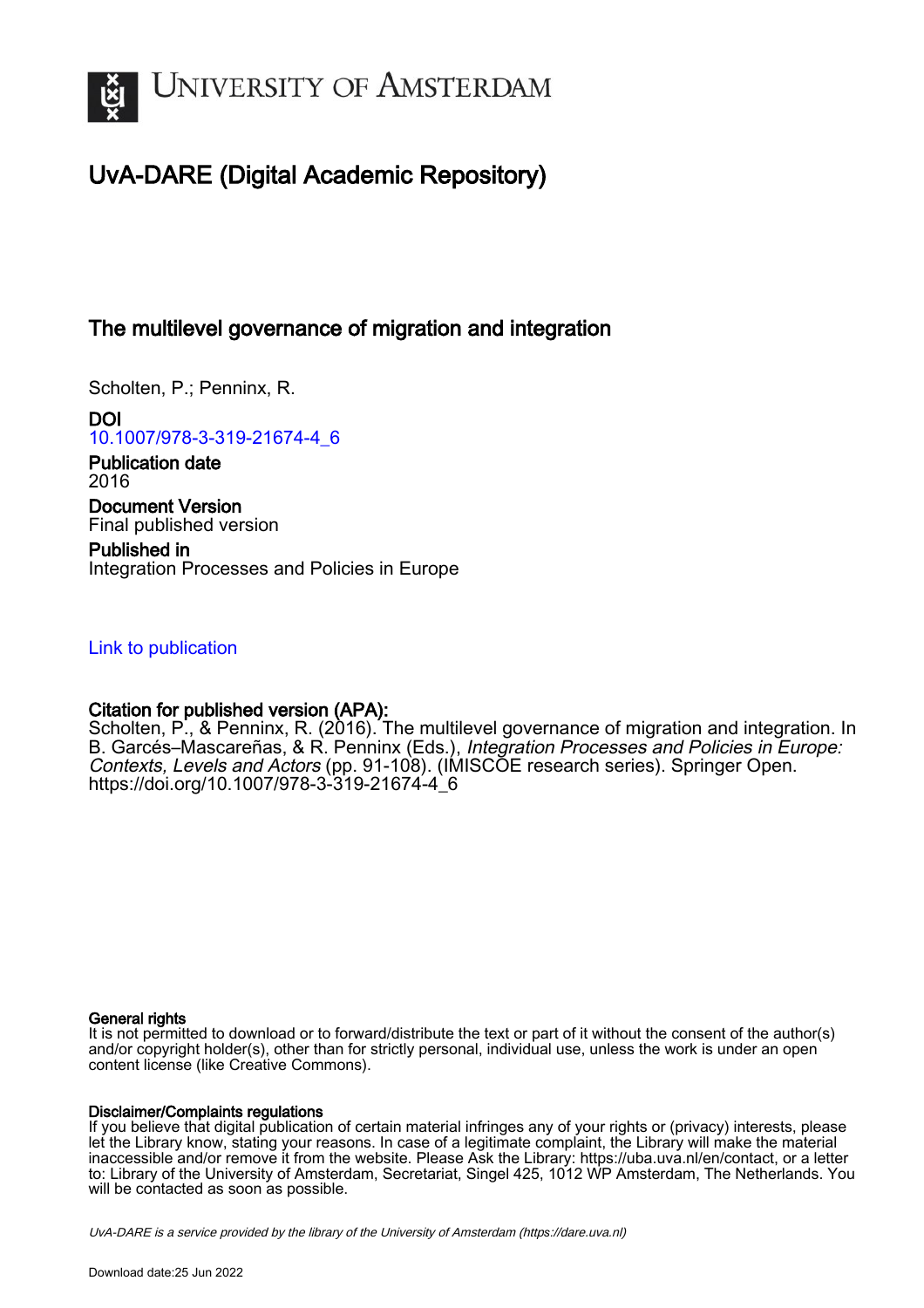## **Chapter 6 The Multilevel Governance of Migration and Integration**

 **Peter Scholten and Rinus Penninx** 

#### **Introduction**

 Migration and migrant integration policies have become increasingly dispersed over various levels of government. Besides the national level, the European Union (EU) level and the regional and local levels have become more involved. In the area of immigration, EU member states have handed over significant power to the EU, particularly in the context of the Common European Asylum System. The EU's Family Reunification Directive, for instance, significantly limits member states' policy discretion in family migration policies. With regard to migrant integration there has been some Europeanization as well, but this has been overshadowed by a sharp "local turn" in policymaking. Local governments, large cities in particular, are becoming increasingly entrepreneurial in developing their own integration philosophies and policies. This has led to cities having markedly different approaches to migrant integration, even within the same countries.

 This chapter focuses on migration and integration as multilevel policy issues and explores the consequences in terms of multilevel governance. The fact that both migration and integration have become multilevel issues presents both opportunities and challenges. Immigration policymaking has been characterized by a constant struggle between national governments and the EU about the amount of discretion states have in interpreting EU directives. The involvement of local and regional

R. Penninx  $(\boxtimes)$ 

 $\odot$  The Author(s) 2016 91

B. Garcés-Mascareñas, R. Penninx (eds.), *Integration Processes and Policies in Europe*, IMISCOE Research Series, DOI 10.1007/978-3-319-21674-4\_6

P. Scholten

Universiteit Erasmus, Rotterdam, The Netherlands

Universiteit van Amsterdam, Amsterdam, The Netherlands e-mail: [m.j.a.penninx@uva.nl](mailto:m.j.a.penninx@uva.nl)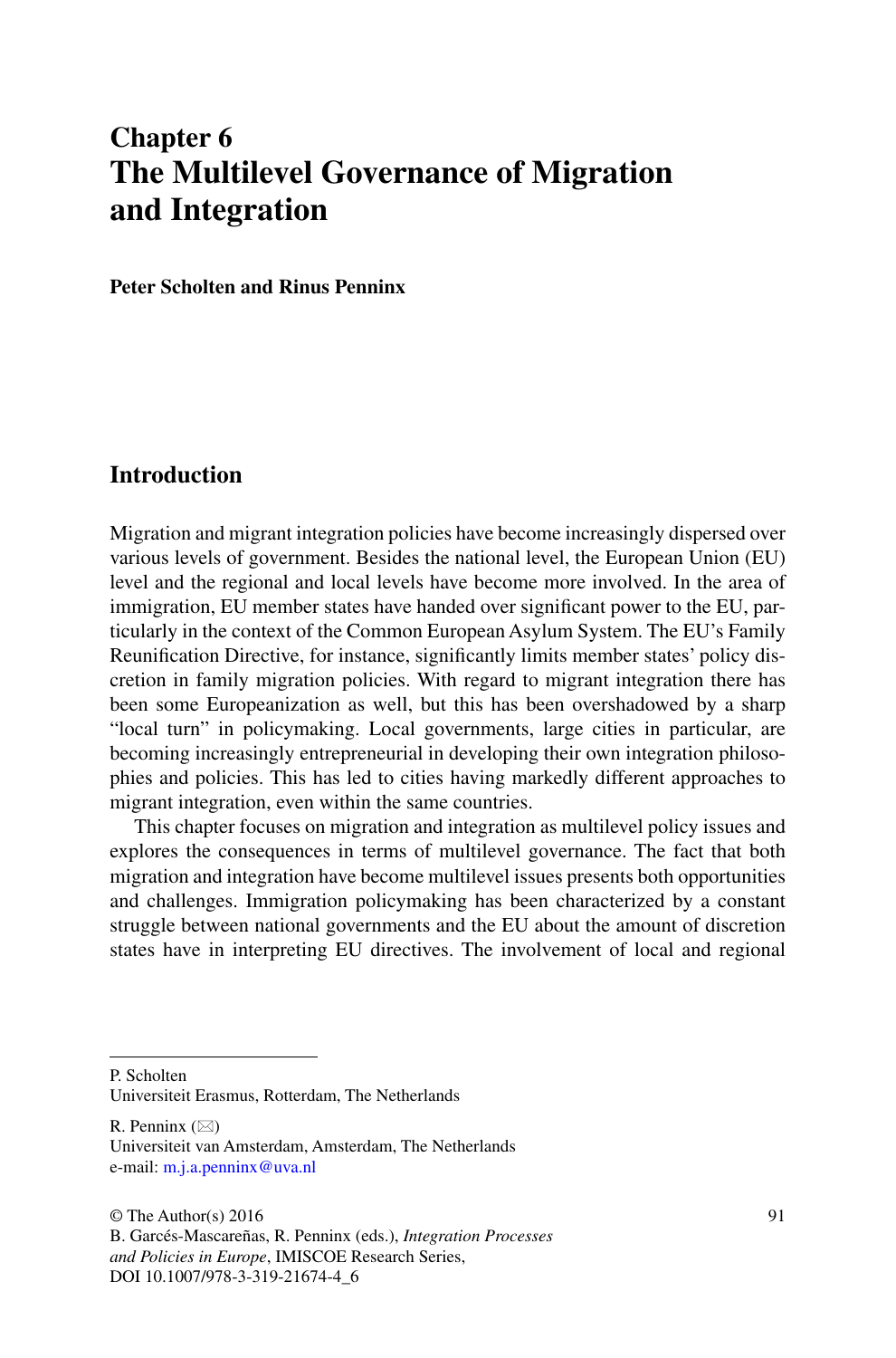governments in debates about intra-EU migration, particularly East–west migration from new member states, has further complicated the situation. With regard to migrant integration, even more complex relations have emerged between local, regional, national, and EU institutions. The superdiverse cities of Europe, such as Barcelona, London, Berlin, and Rotterdam, have taken policy directions very different from their national governments, resulting in a "decoupling" of national and local policies. While politicization of migrant integration continues to drive policies in many countries, the EU has developed various soft governance measures aimed at promoting policy learning between local governments.

 This chapter offers an analysis of how migration and integration policies have evolved at various levels during the past decades, including at the EU, national, and local levels, as well as in some cases at the regional level. This enables us to understand the factors that drive policies at the different levels and the extent to which these lead to convergence or divergence between the levels. We analyse the relations—or absence of relations—between the levels of government. To make sense of these, we apply a framework that allows for different arrangements of the relations between levels of government. This is where the notion of "multilevel governance" comes in as one possible way of structuring relations between various government levels.

#### **A Framework for the Study of Multilevelness**

 Regulation of international migration has traditionally been a competency of the nation state, with the voluntary transfer of competencies to the EU being only a recent exception to this rule. Migrant integration, similarly, has largely been a purview of the nation state, as ideas about how to integrate migrants are often strongly correlated with ideas about national identity or the "national imagined community".

Various scholars have argued that such nation-based views (Favell [2005](#page-17-0)) have also affected migration research. Wimmer and Glick Schiller (2002: 301) describe this as "methodological nationalism". Bommes and Thränhardt [\( 2010](#page-16-0) ) show that migration research has evolved in distinct national paradigms or national models of integration (Thränhardt & Bommes 2010). These models are national 'not just because of their context dependency and insufficient clarifications on the conditions of generalizability, they are national because the modes of presenting and questions are politically constituted by the nation-states for which migration becomes a problem or a challenge' (ibid.: 10). Favell (2005: 47) argues that national models have been sustained in policy and politics as 'self-justificatory discourses', and that this is to some extent also true of migration research because of the strong policy orientation during the development of this research field. Indeed, in some countries, nation state-centeredness has been reinforced by strong institutional relations between researchers and policymakers in the fields of migration and integration (Scholten 2011; Scholten and Verbeek [2014](#page-18-0); Scholten et al. 2015). A national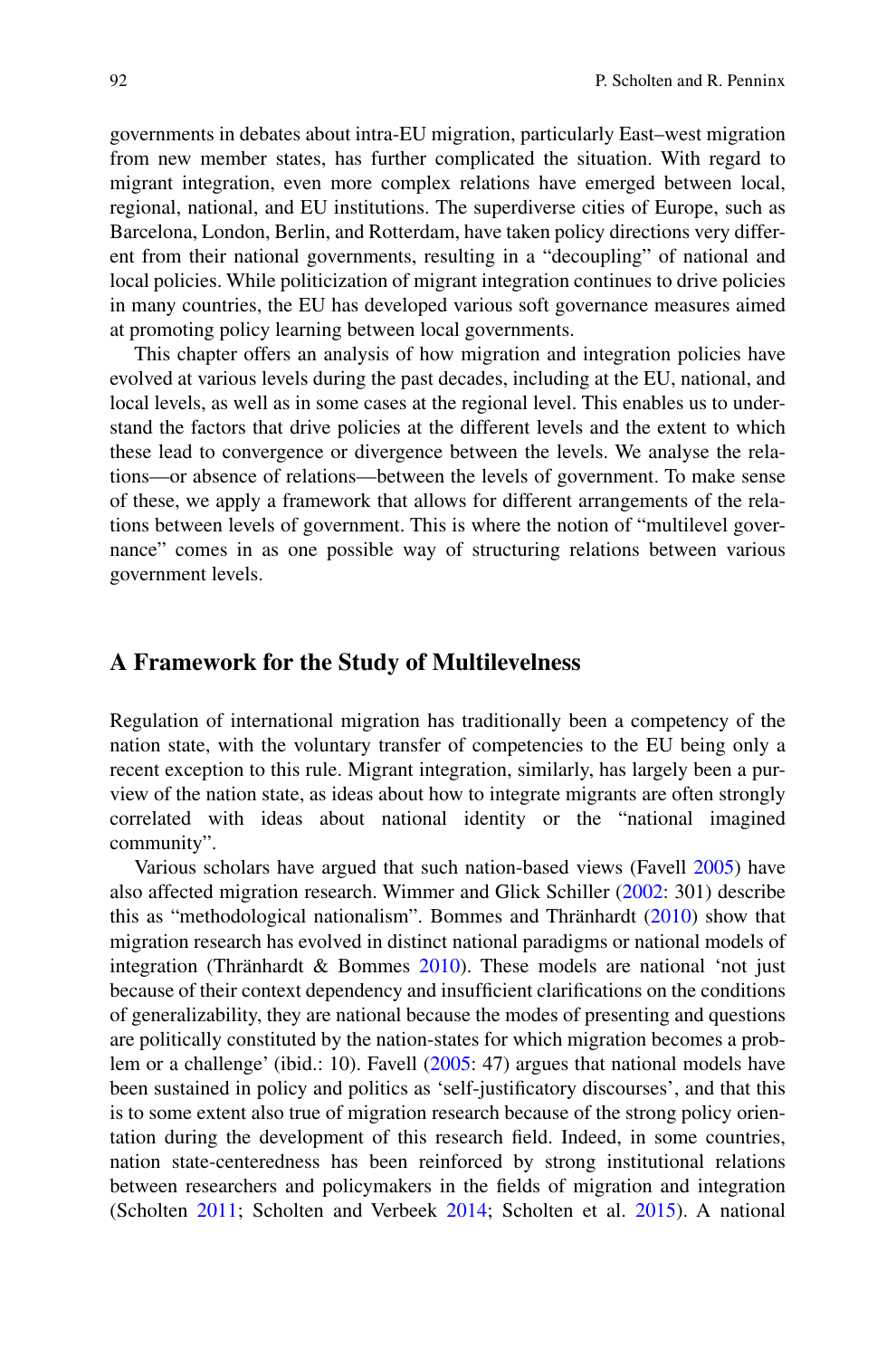orientation, however, could hamper the comparative and theoretical development of migration research. National paradigms of migration and integration reduce complexity and also introduce a historical-institutionalist bias in explaining and inadvertently reifying national differences. Bommes  $(2010)$  in particular argues that this has restricted the urge of migration scholars to look for more generalizable theoretical accounts of differences as well as similarities between countries. Furthermore, national frameworks obscure views of developments at other levels. Only in the 2000s did, due to concerted efforts of EU institutions, attention to the European level increase. For instance, the European Integration Fund and European framework programmes have promoted cross-national comparative research in the European setting. Attention to the local level is of a more recent date, and many times seems to be supported by EU research funding in particular.

 Thus, while our understanding of how policies develop at various levels has increased, there is still a layering of knowledge per level. Studies and literature, too, tend to focus on just one level, rather than seeking an understanding of the interactions between levels. A next step to widen the scope of studies of migration and integration policies at different levels would be to explore their consequences in terms of the relations between the different levels. What sorts of interactions or relations (or absence thereof) can be identified between various levels of government, and what are the consequences? The literature on governance in multilevel settings defines various ways of configuring relations between government levels. Scholten [\( 2013](#page-17-0) ) brings these different ways together in a typology that distinguishes between four ideal type configurations of relations between government levels: centralist (top-down), localist (bottom-up), multilevel, and decoupled.

 First of all, the *centralist* ideal type exhibits a clear hierarchy and division of labour between government levels. In a multilevel setting, this involves a top-down relationship between the different levels of government, such as a clear central codification of the division of labour between levels and control mechanisms to ensure that policy implementation at the local level follows central rules and reflects the central policy frame. This implies a strong institutional structure for policy coordination, for instance, at the European or the national level. The centralist type is expected to produce policy convergence between the different levels of government. As such, this type of governance setting corresponds with the idea of national paradigms of migration or integration.

 The second ideal type involves a more *localist* and bottom-up perspective on governance in multilevel settings. In this type, policy competencies follow the principle of subsidiarity; that is, what can be done locally should be done locally. Local governments do more than just implement policy; they formulate policies, respond to local policy agendas, and exchange knowledge and information horizontally with other local governments. The localist type may lead to greater policy divergence between the national and the local level. It speaks to what some scholars describe as "the local dimension of migrant integration policies" (Alexander [2007](#page-16-0); Caponio and Borkert 2010; Penninx et al. [2004](#page-17-0)), which stresses that local governments are often confronted with integration problems in different ways than the national or European level. This leads them to frame migrant integration policies in a specific local way.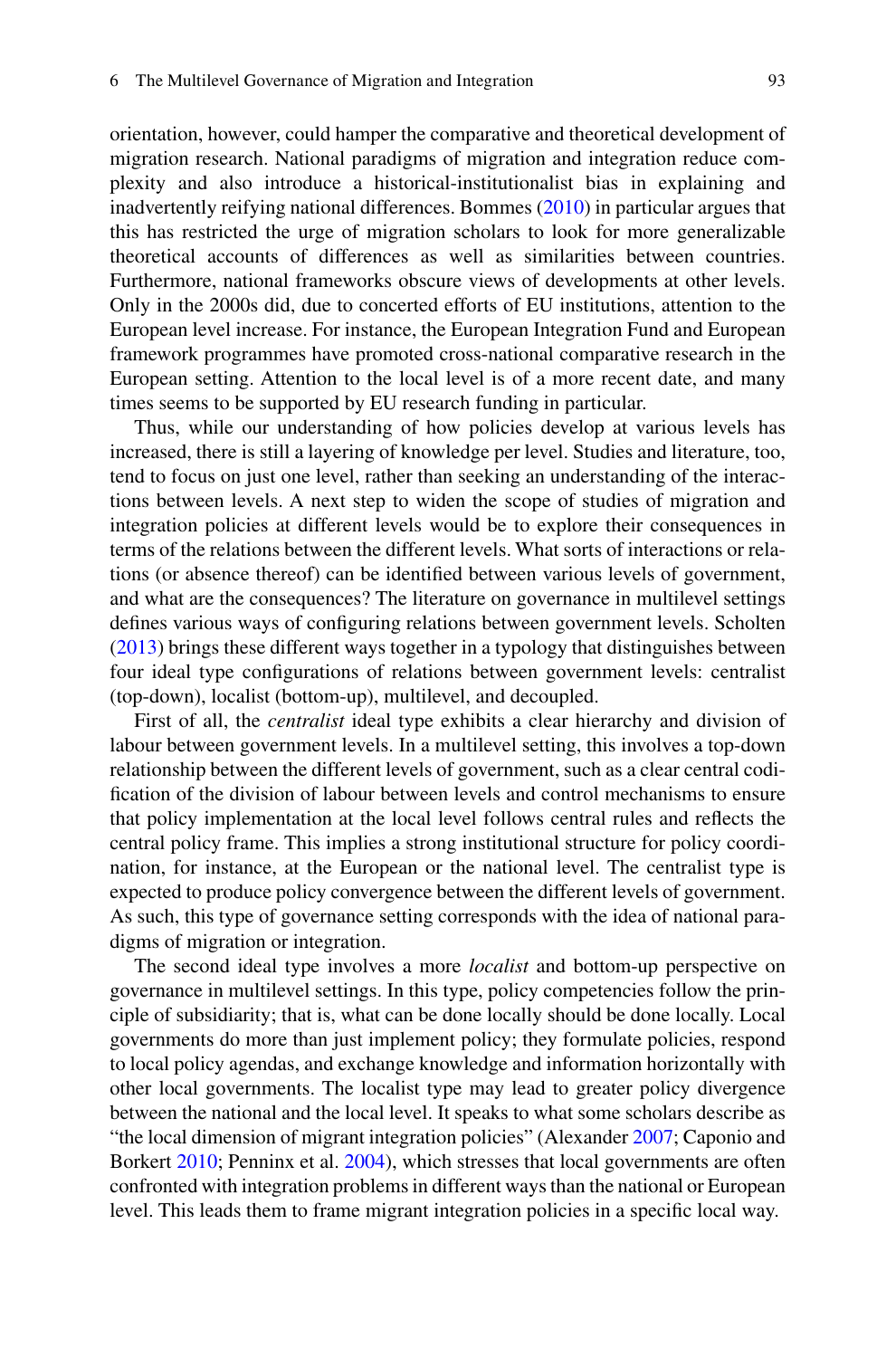As distinct from these centralist and localist types, *multilevel governance* refers to interaction and joint coordination of relations between the various levels of government without clear dominance of one level. This means that "vertical venues" are needed where governments from different levels jointly engage in meaningful policy coordination. These might involve forums or networks in which organizations from different government levels meet. Multilevel governance is thought to be most effective when the idea of there being different government levels shifts to the background, or in other words, when in terms of power a degree of "levelling" takes place between the different government levels. In terms of policy frames, the multilevel governance type is likely to engender some convergence between policy frames at different levels, produced and sustained by their mutual interaction.

 The fourth type is *decoupled* relations between government levels. Such a situation is characterized by the absence of any meaningful policy coordination between levels. Thus, in any single policy domain, policies at different levels are dissociated and may even be contradictory. This type can lead to policy conflicts between government levels. It can also send conflicting policy messages to the policy target groups, thereby diminishing policy effectiveness. It is associated with divergence between different levels of policy, reflected in studies finding that national and local integration policies have increasingly become "two worlds apart" (Jørgensen 2012; Poppelaars and Scholten 2008).

#### **Immigration Policies**

Classic immigration countries, like the USA and Canada, have defined themselves as nations of immigrants. In contrast, North-Western European countries have not seen themselves as immigration countries, although they received large numbers of newcomers from abroad between 1950 and 1974: refugees from the East, immigrants from onetime colonies, and guest workers. As we read in Chap. [3,](http://dx.doi.org/10.1007/978-3-319-21674-4_3) after 1974, when the first oil crisis precipitated the restructuring of economies and labour markets and new hands were no longer needed, these countries responded by adopting restrictive immigration policies. These new policies were framed in the 1980s (regarding labour migrants and family migrants) and 1990s (on asylum migrants). Only very recently have countries like the UK and Germany adopted new active immigration policies—for the first time since the 1960s and early 1970s—to recruit labour for certain sectors suffering shortages of workers. The immigration policies developed in the 1980s and 1990s were mostly framed in a nation state-centred way. For instance, Nordic and North-Western European countries often framed immigration policies in relation to the welfare state. In the UK, they were framed in particular by the history of the British Empire. Germany's immigration policies cannot be understood without reference to its long history as a "divided nation" and its consequential reluctance to become a country of immigration. In some countries, arguments of overpopulation (the Netherlands) or population decline due to ageing have played an important role.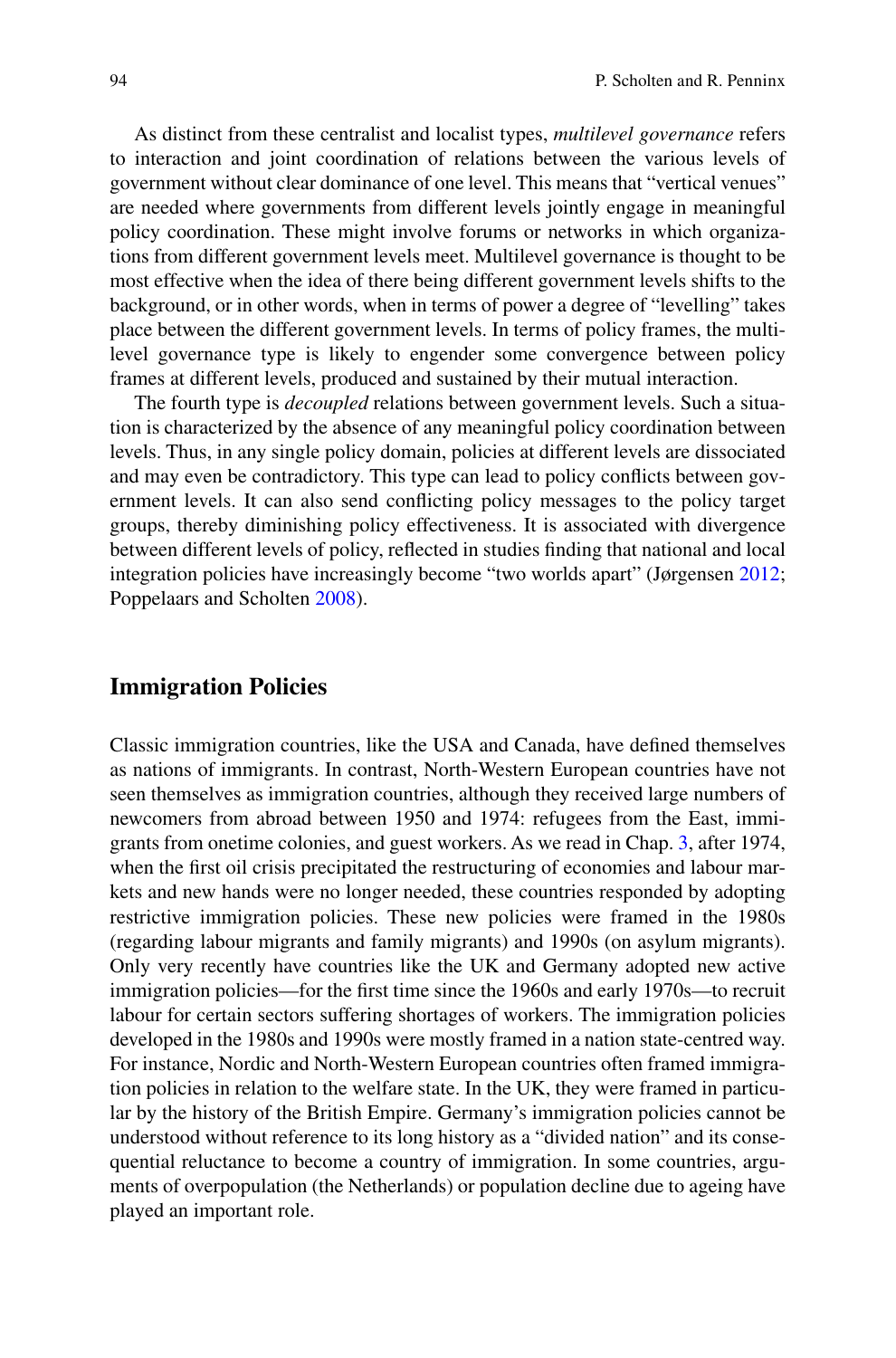#### *Europeanization*

 A cornerstone of migration policy in the European setting is the principle of free movement for EU citizens. This principle, which applies to intra-EU migration only, has been at the heart of European integration since its inception. The European Coal and Steal Community (ECSC) established, already in 1951, a provision of free mobility for workers in this industry. Since then, the free movement principle has been extended and firmly anchored in EU treaties. It is a key supranational element of the Europeanization of immigration policies, and has had a clear binding effect on member states. Intra-EU mobility increased significantly after the accession of Central and Eastern European countries in 2004 and 2007. Europeanization of policies on immigration from outside the EU has occurred much more incrementally. First, immigration and border security were discussed intergovernmentally in the so-called Trevi Group in the late 1970s. A major step followed in the 1980s when a group of member states moved to abolish border controls and adopt joint immigration policy measures with the Schengen Agreement (1985). The Schengen group numbered 26 countries as of 2014. In 1999, the Schengen Agreement was incorporated into the Treaty of Amsterdam, though exceptions and opt-outs have continued to apply to several countries. Thus, a form of cooperation between nation states eventually arose and contributed to the anchoring of common regulations in the supranational treaties of the EU.

 Asylum migration in the 1990s became an important impetus for the Europeanization of asylum and immigration policies. With the Dublin Convention of 1990, EU member states formalized arrangements to address the problem of "asylum shopping". The Maastricht Treaty of 1993 established a broader framework for intergovernmental cooperation in the field of asylum and migration, under the so-called Third Pillar "non-binding" cooperation. Perhaps the most important step towards a common EU policy was taken in 1997, when asylum and migration were moved to the First Pillar, which involved a much stronger role for the European Commission and a legal basis for EU activity. This was further reinforced by the 2009 Lisbon Treaty, which "normalized" immigration policy as a core EU issue, introducing qualified majority voting in this domain and strengthening the role of the European Parliament and the European Court of Justice (ECJ).

It is fair to say that by the 2010s a strongly Europeanized policy field had emerged on asylum and migration. This encompassed numerous elements: joint border controls (Frontex), the Returns Directive regulating the return of illegal migrants, standardization of asylum procedures, the EU Blue Card Directive on selective labour migration, the Family Reunification Directive, which had strong impact on national family migration policies, and a series of cooperation agreements with migrantsending countries to address the root causes of migration. Particularly important in terms of multilevel governance has been the step by step strengthening of the role of EU institutions like the ECJ and Parliament, marking a real transfer of competencies to supranational institutions. Nevertheless, via the EU Council, various intergovernmental working groups, and to some extent also the Commission, the member states continue to play a key role.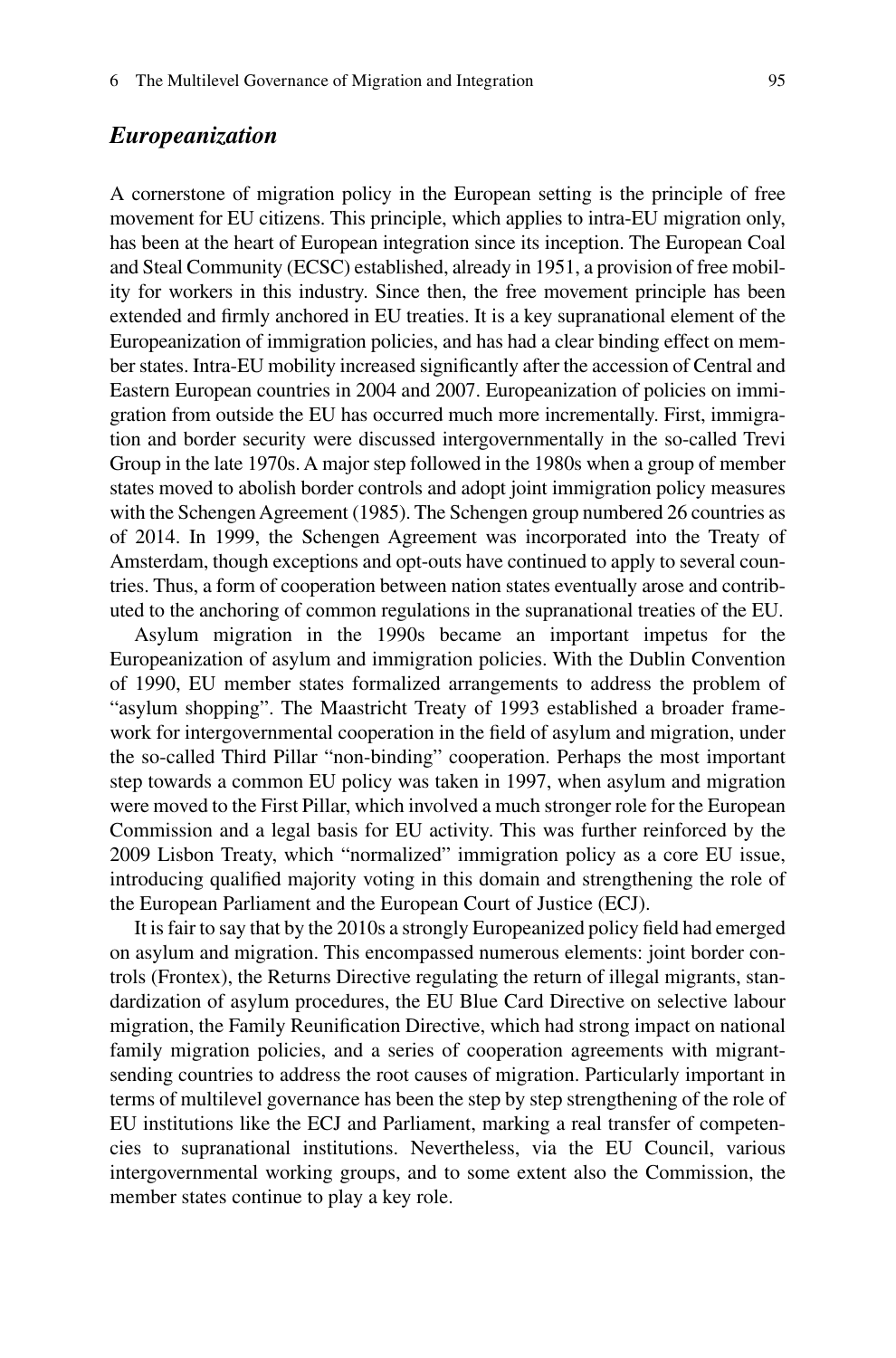#### *Patterns of Multilevel Relations in Immigration Policies*

Geddes and Scholten  $(2014a)$  distinguish three patterns of Europeanization of immigration policies, closely corresponding to the different types of government relations discussed earlier. One of them is that Europeanization clearly involves *loss of control* for nation states, given the supremacy and direct effect of EU directives. In our typology, this is closest aligned to the centralist ideal type, with EU institutions exerting top-down control over immigration policies throughout Europe. Starting as a spin-off from major steps in European integration, like creation of the internal market and freedom of movement within the EU, immigration was Europeanized primarily for functional reasons; if there is freedom of movement, then there should also be a common immigration policy. This is in line with the broad literature on the gradual erosion of national control over borders and migration caused by globalization and economic and political interdependencies between nation states (see Sassen [1999 \)](#page-17-0). Here, it might also be mentioned that European institutions, in particular the ECJ and more recently the European Commission, have played important "activist" roles in the Europeanization of immigration policies.

A second pattern, described by Geddes and Scholten (2014a) as the "escape to Europe thesis", counters the argument that states have lost control due to the Europeanization of immigration. Reflecting a literature on how European cooperation might rather strengthen the nation state (see Moravcsik 2013), countries may seek cooperation with their European neighbours to jointly fortify their grip on international migration. Thus, working together might increase their control rather than weaken it. Furthermore, seeking cooperation at the EU level might allow governments to find ways around the political and legal constraints they face within their own countries. The escape to Europe thesis provides a good account of the intergovernmentalist evolution of the EU's immigration policies. Many EU migration and asylum measures were first introduced as forms of cooperation involving subsets of EU member states and discussed in intergovernmental working groups (such as the Trevi Group) rather than at the level of EU institutions. In our typology, this comes closest to what was termed the localist model, with the nation state being the "local" actor seeking cooperation in an EU setting for the benefi t of the nation state while not ceding any substantial degree of control.

Finally, Geddes and Scholten  $(2014a)$  identify a third pattern of the evolution of EU immigration policies that stresses a *transgovernmentalist* form of Europeanization. This means that governments seek cooperation in a European setting, even ceding some power and control to EU institutions, in order to gain a firmer grip on immigration, to the benefit of the nations as well. In fact, this form of transgovernmentalism comes close to our ideal type of multilevel governance, with the national and European levels systematically connected rather than one or the other being in control. Such a transgovernmentalist account gives a very good explanation for the strong involvement of EU member states (rather than EU institutions) in development of several key EU directives in this area, such as the Family Reunification Directive. It also accounts for the delicate balancing of national and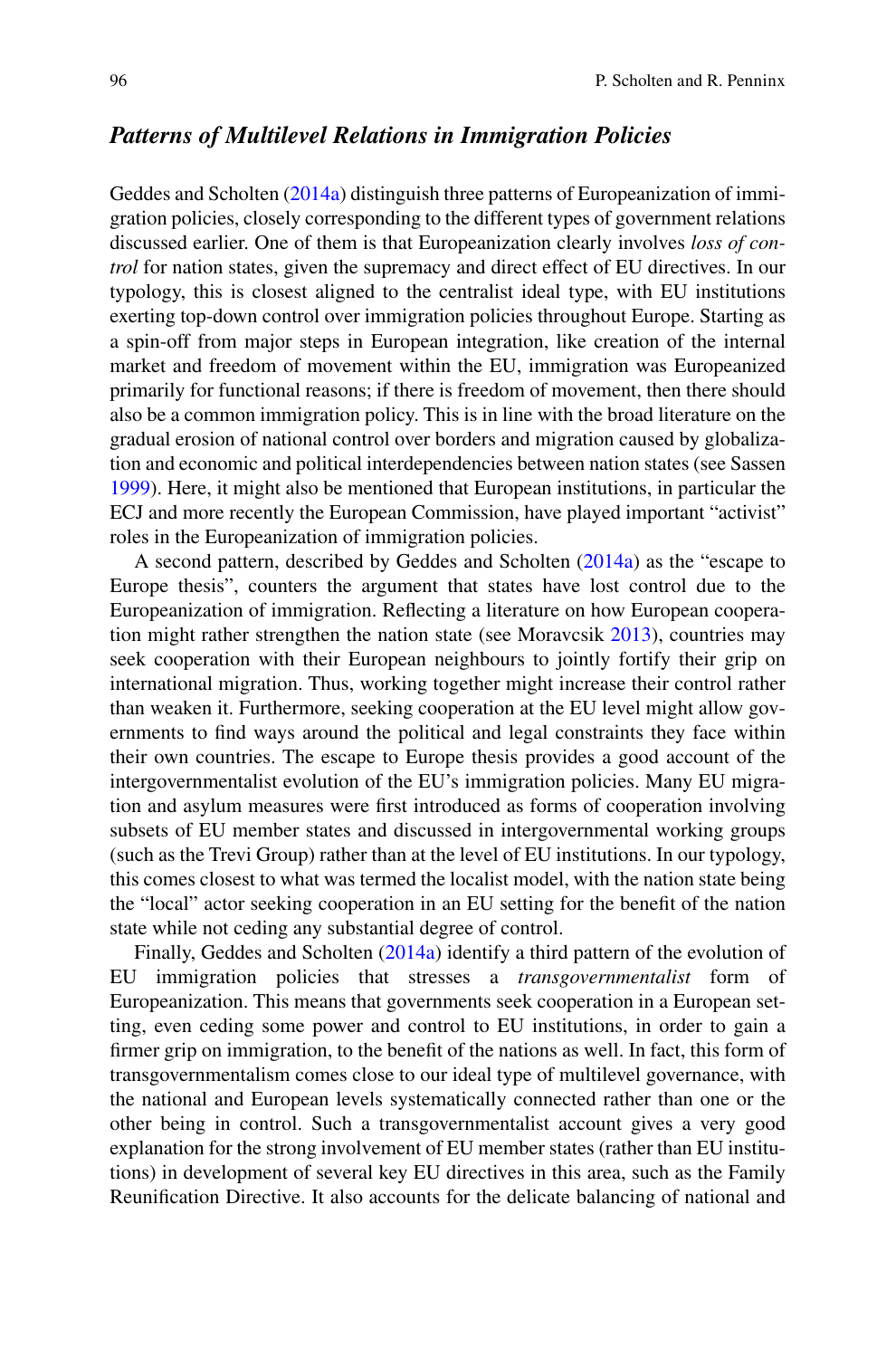EU interests; for instance, the Dutch government, together with several other governments, recently tried to renegotiate the Family Reunification Directive in order to realign national and EU interests in this policy area.

 Apart from the three patterns of Geddes and Scholten, we also observe our fourth type, "decoupling" in multilevel settings and absence of coordination. The struggles between nation states and EU institutions, and sometimes even between subnational governments and national and EU institutions, signal that policy interests are not always aligned. Conflicts do take place. An issue that has become particularly prominent in recent decades is that of intra-EU mobility, especially East–west migration within the EU after the accession of Central and Eastern European (CEE) countries such as Poland, Hungary, Bulgaria, and Romania. Migration from CEE countries is now by far the largest migration flow to some North-Western European countries, such as the UK and the Netherlands. Although transition arrangements were made which postponed free movement for a number of years, the borders have now opened to all new member states. Many CEE migrants appear to be permanently settling in other EU member states, raising concerns about how to incorporate these EU citizens into their new home countries. However, policy measures that would impose an obligation in terms of integration efforts (such as a language requirement) are considered at odds with the principle of freedom of movement of EU citizens within the EU. In France, this conflict was brought into sharp focus when the French government decided to deport large numbers of Roma migrants to Romania and demolish their camps, thereby engaging in direct confrontation not just with Romania but also with the European Commissioner on Immigration.

 This brief review of types of relations demonstrates that rather than a single pattern, there are various patterns of interaction and relations taking place simultaneously between national and EU institutions. It is undeniable that some competencies have been transferred, but many of these transfers came about at the initiative or with the consent of national governments and in fact strengthened member states' control over immigration flows (of third-country nationals). There is no clear dominance of the centralist or localist pattern. Rather, there appears to be a delicate balancing between nations and EU institutions, as evident in the recent efforts to renegotiate the Family Reunification Directive and the conflict around Roma deportations. Although this is to some extent a matter of interpretation, we propose that the evolution of patterns of interaction fits our description of multilevel governance. There is certainly a high degree of interaction between nation states and the EU in the formulation of immigration policies.

 Besides national–EU relations, there are some indications of involvement of subnational governments in these already complex relations. Subnational governments rarely have immigration policy competencies, but they do have policy interests in this area. For instance, economic and demographic characteristics of regions may increase or decrease their demand for immigration. Scotland, for example, advocates a much more open and active immigration policy than the UK government. Cities, too, have been important actors, especially in relation to policy implementation, as they may be particularly affected by the consequences of immigration policies. For instance, the human consequences of deportation and irregular migration are often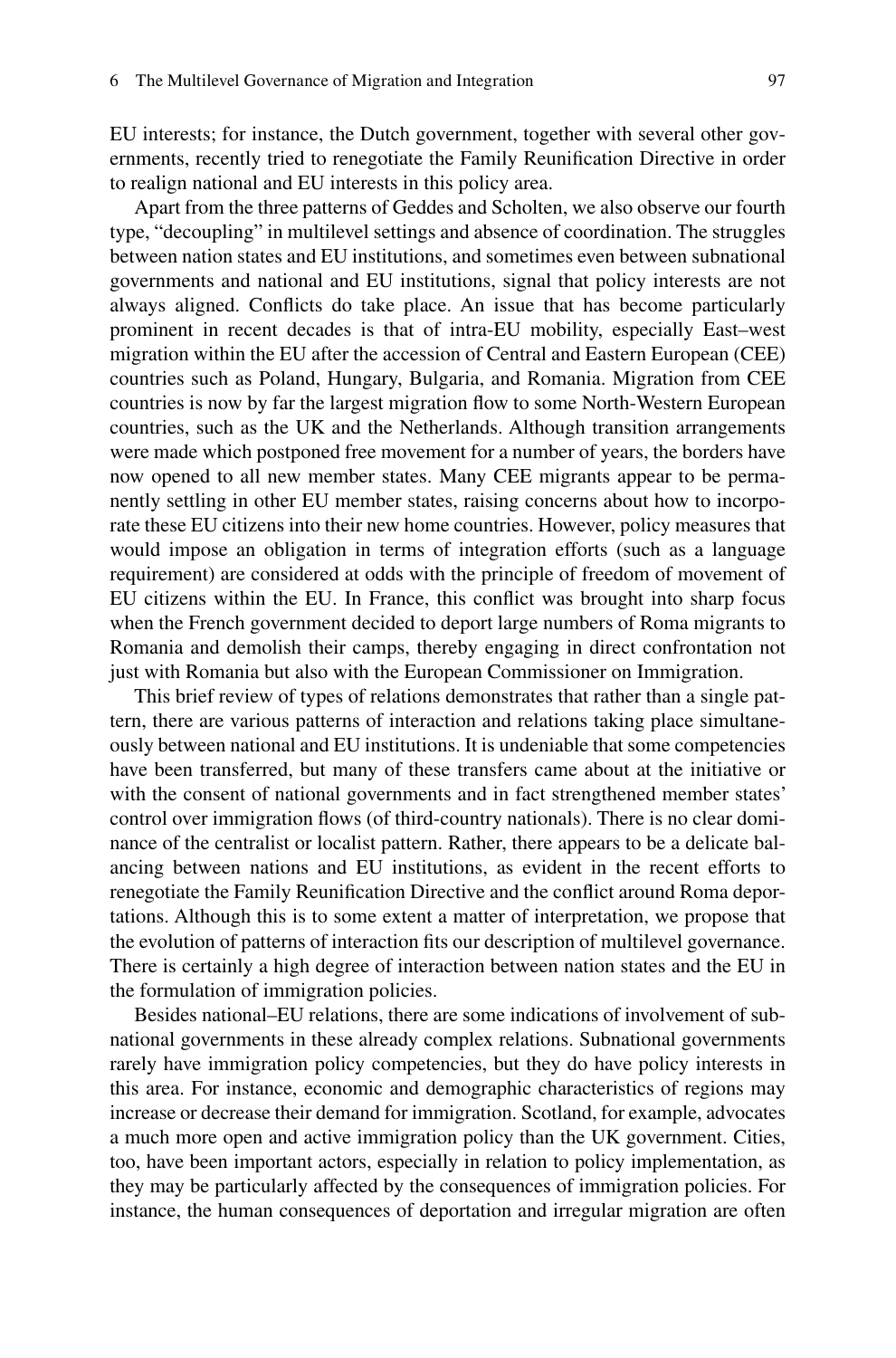most evident at the local level. Hence, many local governments have offered forms of assistance to irregular migrants even though this may be distinctly at odds with national policies. Local governments have furthermore been important advocates of "pardons" or regularizations of undocumented migrants. Some cities have even developed their own "urban citizenship", counterbalancing exclusionist effects of national definitions of citizenship (see Chauvin and Garcés-Mascareñas [2012](#page-17-0)).

#### **Integration Policies**

 The multilevel dynamics of migrant integration policies have been very different from those of immigration policies. Rather than the turn towards Europe described above, a "local turn" seems primarily at play. This involves a shift away from historically rooted models of integration strongly related to nationally specific models of identity and belonging (see also Ireland [1994 \)](#page-17-0). Such models would imply, in our typology, strongly state-centric (centralist) modes of governance. Brubaker ( [1992 \)](#page-16-0), for instance, shows that French and German policies have their respective roots in deep historic notions of the French "Staatsvolk" ( *ius soli* ) and German "Volksstaat" *(ius sanguinis)*. This idea of national models of integration has been strong not just in policy but also in academic discourse (for a critical discussion see Bertossi 2011; Bertossi et al. 2015; Joppke 2007). Yet, as argued earlier, this has led to an overemphasis on differences between national integration models, such as the British racerelations model, the German differentialist model, the French Republicanist model, and the Dutch multiculturalist model.

 The politicization of migrant integration that took place in many European countries in the 1990s and 2000s revealed the resiliency of such national models. In this period, there was a revival of ideas of cultural integration, especially in national political and policy discourses. Throughout Europe this led to policy initiatives that strengthened the importance of national history, culture, values, and norms in relation to immigrant integration. For example, during this period the Netherlands, France, Germany, and the UK introduced civic integration programmes including tests of basic knowledge about society. Joppke and Morawska (2003) speak in this respect of an assimilationist turn in migrant integration policies.

#### *The Local Turn in Migrant Integration Policies*

 Local governments, especially those in Europe's larger cities, have become increasingly active in developing their own integration philosophies. From a sociological perspective, this development makes sense as it is at the local level that migrants meet others, find a job, have children, et cetera. It is also at this level that negative as well as positive aspects of diversity are experienced most concretely. Also, we know from research that migrants identify much more with the city they live in than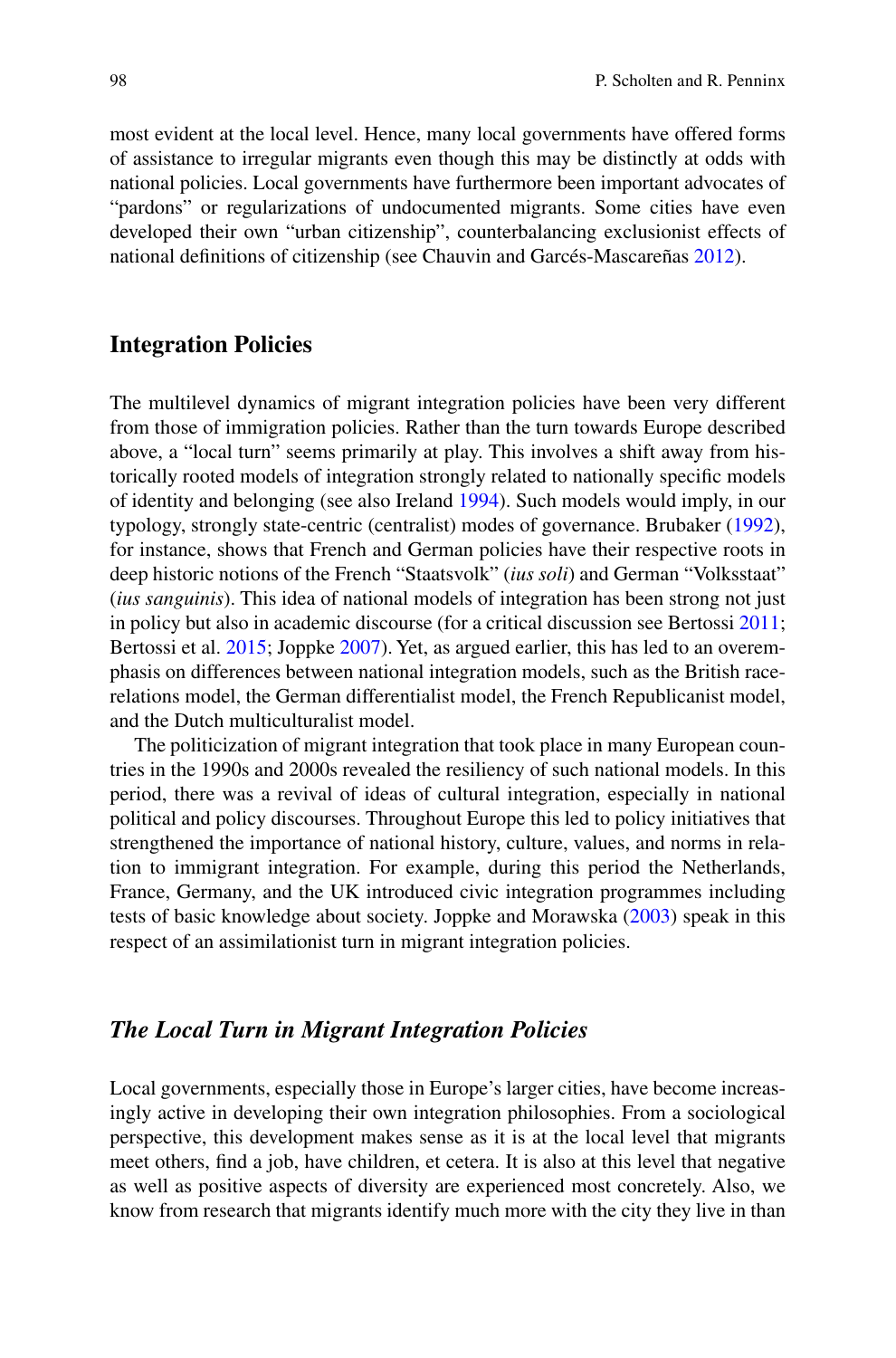with the nation. Hyperdiverse cities like Berlin, Amsterdam, and London embrace diversity as part of the city's identity and as a positive anchoring point for local policies, sometimes in spite of their respective national models. Industrial cities like Manchester and Rotterdam have linked their traditional emphasis on work and housing to the new challenge of diversity. This supports sociologist Benjamin Barber's suggestion that it is precisely the inability of national democracies to develop effective responses to migration and diversity that prompts cities to develop their own strategies with a much greater emphasis on pragmatism, trust, and participation.

Various scholars, including Alexander  $(2007)$  and Penninx et al.  $(2004)$ , illustrate how cities in particular started developing their own integration philosophies, often in response to the specific local situation. For instance, various successive mayors of the Greater London Authority were particularly proactive on migrant integration. Similarly, the City of Berlin had an integration strategy in place long before Germany developed a national strategy. Penninx (2009) demonstrates that in many countries policies evolved in large and diverse cities before national integration policies were developed, as attested to by Birmingham and Bradford in the UK, Berlin and Frankfurt in Germany, Vienna in Austria, and the Swiss cities of Zurich, Bern, and Basel. In our typology, this fits best with the localist or decoupled models, depending on whether these local philosophies are in line with national policy contours (as in Germany) or contrast and possibly even conflict with national policies (as in various cases in the Netherlands). As we will read below, only in some cases has it led to what we describe as multilevel governance.

 The local turn in migrant integration policies has several implications in terms of vertical relations between national and local governments. Under the centralist model, local governments would play a role but this would be confined primarily to policy implementation. Indeed, in many countries we find top-down structures for policy coordination. In France policy coordination is strongly state-centric, and countries including Sweden, Denmark, and the Netherlands have long had strong national policy coordination frameworks. Often, the way funds are distributed and allocated is indicative of the division of labour between the national and the local level. Even in the UK, a country with relatively active local actors, significant funds are allocated from the national level (including funding for courses in English for speakers of other languages). However, many studies suggest that the top-down or centralist model has become much less applicable to the practice of migrant integration policymaking in many European countries (see also Entzinger and Scholten 2014). Local integration policies tend to differ from national policies in various respects. Caponio and Borkert (2010: 9) even speak of a distinctly "local dimension of migrant integration polices". Some scholars argue that local policies are more likely than national policies to be accommodative of ethnic diversity and work together with migrant organizations, due in part to the practical need to manage ethnic differences in a city (Borkert and Bosswick [2007](#page-16-0) ; Vermeulen and Stotijn [2010 \)](#page-18-0). Thus, in contrast to the often symbolic tendencies of national policies, local policies are driven by pragmatic problem-solving (Poppelaars and Scholten 2008). For instance, cities might work more closely with migration representatives and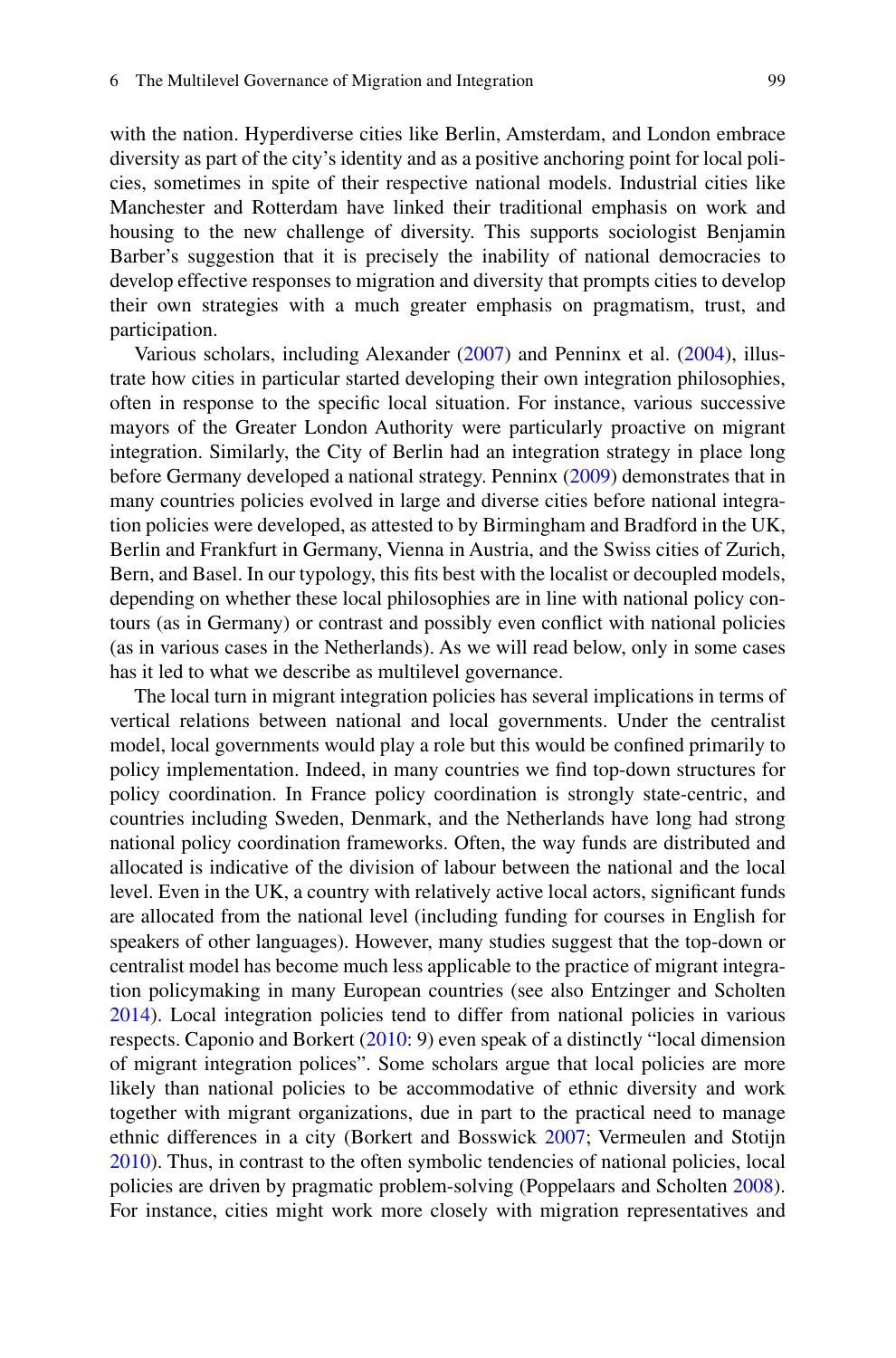organizations than a national government would (see also Bousetta 2000). Cities may also be more inclined to accommodate and support cultural and religious activities of minorities in response to migrants' needs and demands.

 Others contend that, rather than being characteristically more accommodative, local policies are driven by specifically local factors in very different directions. Significant variation in local policies can therefore be expected. Mahnig  $(2004)$ concludes that local integration policies in Paris, Berlin, and Zurich have very much responded to local political circumstances, often in ad hoc ways and leading to accommodation in some instances and exclusion in others. According to Alexander  $(2003, 2007)$  $(2003, 2007)$  $(2003, 2007)$ , differences in local social situations have triggered different policy responses, with some cities adopting a more culturalist and others a more socioeconomic approach. A recent study of integration policies in Amsterdam and Rotterdam found that these two cities within the same country and with similar migrant populations produced very different policy outcomes in terms of migrant integration. Rotterdam stressed work and housing, whereas Amsterdam was much more ori-ented towards promoting intercultural relations (Scholten [2013](#page-17-0)). In other studies (e.g., Garbaye  $2005$ ; Bousetta  $2000$ ), a key factor identified as a trigger of specifically local responses is the political mobilization of migrants at the local level. Garbaye (ibid.), for example, found more significant political mobilization and ethnic elite formation in Birmingham than in Lille. This could not be explained only by differences between the groups involved (mainly South Asians in Britain and North Africans in Lille). Another factor was the difference between the liberal British citizenship regime and openness of the local labour party towards ethnic elite formation compared to the French citizenship regime, which had barred access to many Maghrébins, and the local socialist party, which had remained very restrictive in admitting migrants to local political elites.

 The local turn of integration policy has a number of implications for governance. In some cities, it has led to what can be described as a decoupling of national and local policies. Thus, policies at these levels were not mutually coordinated and sometimes sent very different policy messages to the same policy target groups. Poppelaars and Scholten (2008) speak, in this respect, of national and local policies being "two worlds apart" in the Netherlands, because of their divergent logics of policy formulation (politicization at the national level and pragmatic problemsolving at the local level). Similarly, Jørgensen (2012) observes a growing disconnect between national and local integration policies. Collett and Gidley (2013) find that in several countries local governments feel they have to repair some of the centripetal forces unleashed by national political and policy discourses. As such, politicized debates at the national level can have a performative effect at the local level as well.

 In other situations, more localist types of relations have emerged. Local governments have become increasingly active in what has been described as "vertical venue shopping" (Guiraudon 1997). This refers to efforts by local governments to lobby for policy measures at the national (and increasingly also European) level. Scholten (2013) cites the example of the City of Rotterdam, which managed to get a special law passed at the national level allowing it to adopt stricter policies aimed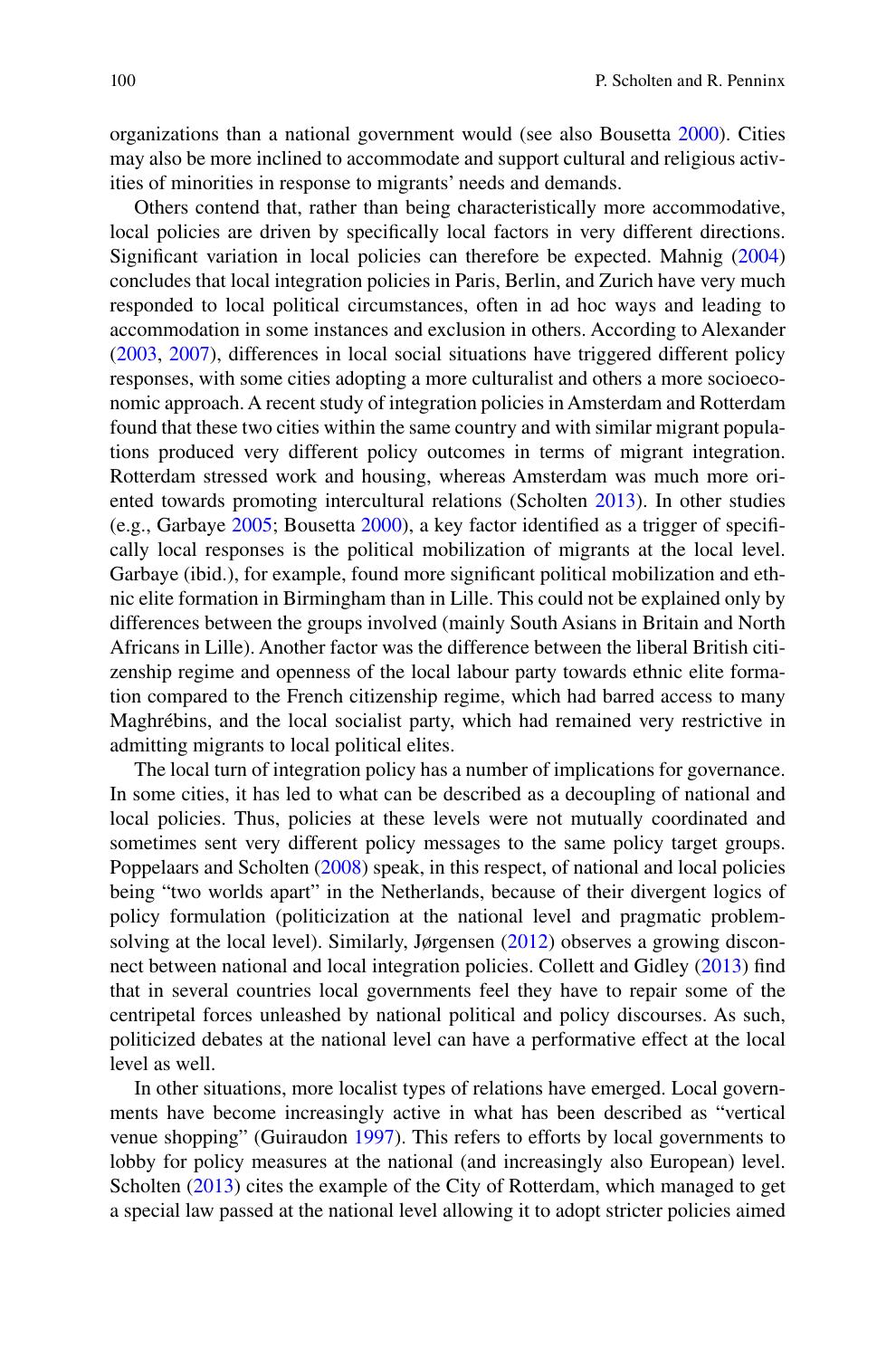at spatial dispersal of migrants in the city. The city has also been active at the European level, lobbying for integration measures for intra-EU labour migrants. Establishment of networks among European cities has become a particularly powerful strategy for vertical venue shopping in the field of migrant integration. We will look at this in more detail later.

In contrast to the examples above, which fit the localist or decoupled types of relations, institutionalized relations between national and local governments have evolved in several countries over the past decade towards our definition of multilevel governance. Germany, in particular, has established multilevel venues for coordination of integration policies, with a key role for national integration conferences. These conferences bring together actors from various government levels as well as nongovernmental actors to align efforts to promote integration. The UK's tradition of coordinated vertical relations includes its delegation of policy coordination at the national level to the Department of Communities and Local Government. Even France, a country known for its state-centric approach, has developed dedicated structures for organizing relations with local governments. Although often not framed explicitly in terms of coordinating migrant integration policies (still reflecting the French colour-blind Republicanist approach), integration clearly plays a role in France's so-called Urban Social Cohesion Contracts and Educational Priority Zones. These allow the Parisian government to adopt tailored, localized approaches within the context of national policy. The Netherlands' government has established a "common integration agenda" for national and local governments, though it appears to have been rendered hollow by a lack of central funding.

#### *European Involvement and Nascent Multilevel Governance*

 Besides the local turn in migrant integration policies, the past decade has also witnessed a gradually increasing involvement of the European level. Nonetheless, compared to the strong trend towards Europeanization that we found in the field of migration and asylum, the Europeanization of migrant integration has come much later and been more modest and hesitant (Goeman 2013). There is as yet no common European policy aimed at migrant integration. This reflects the persistence of the connection between migrant integration and the nation state. The way that countries integrate "their" migrants appears strongly related to conceptions of national identity, history, culture, and values and norms—especially since the "assimilationist turn" described above. Several steps have been taken towards greater EU involvement in this area. Some of these involve EU directives, primarily as a spin-off of the communitarization of immigration policies. Because of the binding effect of EU directives, one could say that they to some extent signal our top-down centralist model of migrant integration, as significant policymaking power is transferred to the EU level. Particularly important in this respect are two 2003 directives: the Directive on the Status of Non-EU Nationals Who Are Long-Term Residents, which provides a framework for policies toward third-country nationals in the EU, and the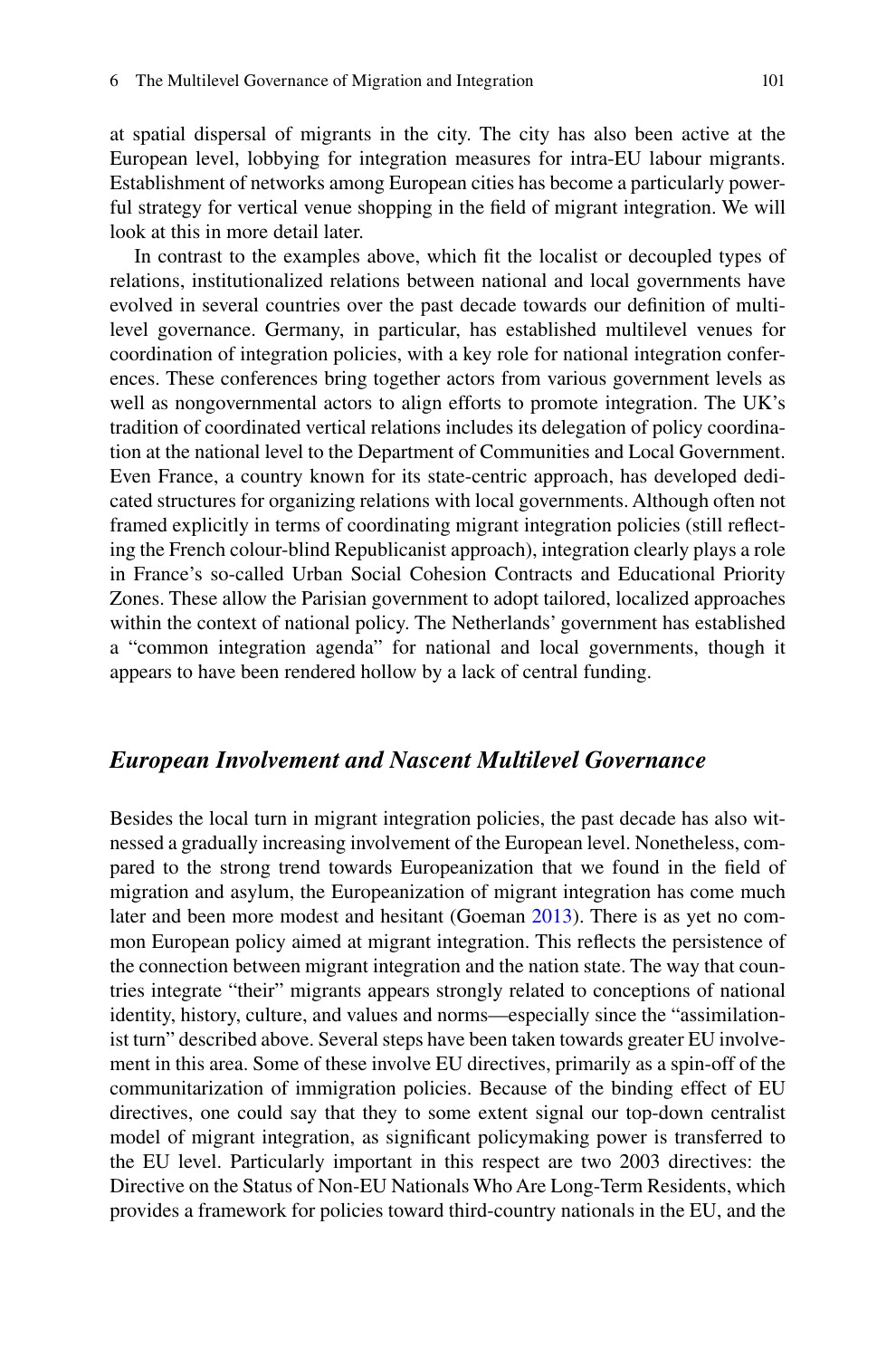earlier-mentioned Directive on the Right to Family Reunification, which provides a framework for admittance of family migrants to the EU. Both directives have been influential as a framework for development of civic integration policies for thirdcountry nationals (many of whom are family migrants), as they stipulate what integration measures may be demanded of migrants.

An additional key area in which Europeanization has been significant is antidiscrimination policy. Two directives issued in 2000—the Racial Equality Directive and the Employment Equality Framework Directive—establish a binding structure within which member states can develop their anti-discrimination policies. These directives are yet another example of vertical venue shopping, as they were formulated in response to lobbying by the UK and Dutch governments in particular.

 Besides such "hard" and "binding" measures, which may suggest an EU-centric approach (fitting our centralist type), specific frames and definitions have been developed and various non-binding measures put in place which can be described as softer or more open methods of coordination (see also Geddes and Scholten 2014b). In 2003, the European Commission formulated its first comprehensive view on integration policies in the Communication on Immigration, Integration and Employment  $(EC COM (2003) 336 final)$ . It defines integration as 'a two-way process based on mutual rights and corresponding obligations of legally resident third country nationals and the host society which provides for full participation of the immigrant' (ibid.: 17). Integration is conceived as a 'balance of rights and obligations' (ibid.: 18). The holistic approach of policies encompasses all dimensions of integration, from economic, social, and political rights to cultural and religious diversity, citizenship, and participation.

 In November 2004, the EU Conference of Specialised Ministers responsible for integration agreed on a set of 11 Common Basic Principles for Immigrant Integration Policy (CBP) as a first step towards a European framework for immigrant integration and a point of reference for implementation and evaluation of current and future integration policies. These principles define integration as a two-way process of accommodation and stress the importance of language, interaction, and participation. They furthermore call for the mainstreaming of migrant integration in other policy areas. Importantly, this step towards a more comprehensive framework was accompanied by continuation of the limited definition of the integration target group following directly from migration policies: integration policies are aimed at thirdcountry nationals only and do not target immigrants who are citizens (or long-term residents) of another EU member state. They are supposedly already integrated, by definition, though this assumption has been criticized by local authorities in regions that have received numerous immigrants from the EU's newest member states (e.g., Poland, Romania, and Bulgaria).

 Although rather broad and not binding, the CBPs provide a foundation for more EU involvement in this policy area (primarily intergovernmentalist and thus, in the EU setting, fitting our "localist" type). Following the CBPs, the European Handbook on Integration was published in 2004. In 2005, the Common Agenda for Integration by the European Commission and The Hague Programme were formulated to promote implementation of the CBPs primarily via soft governance means like persuasion,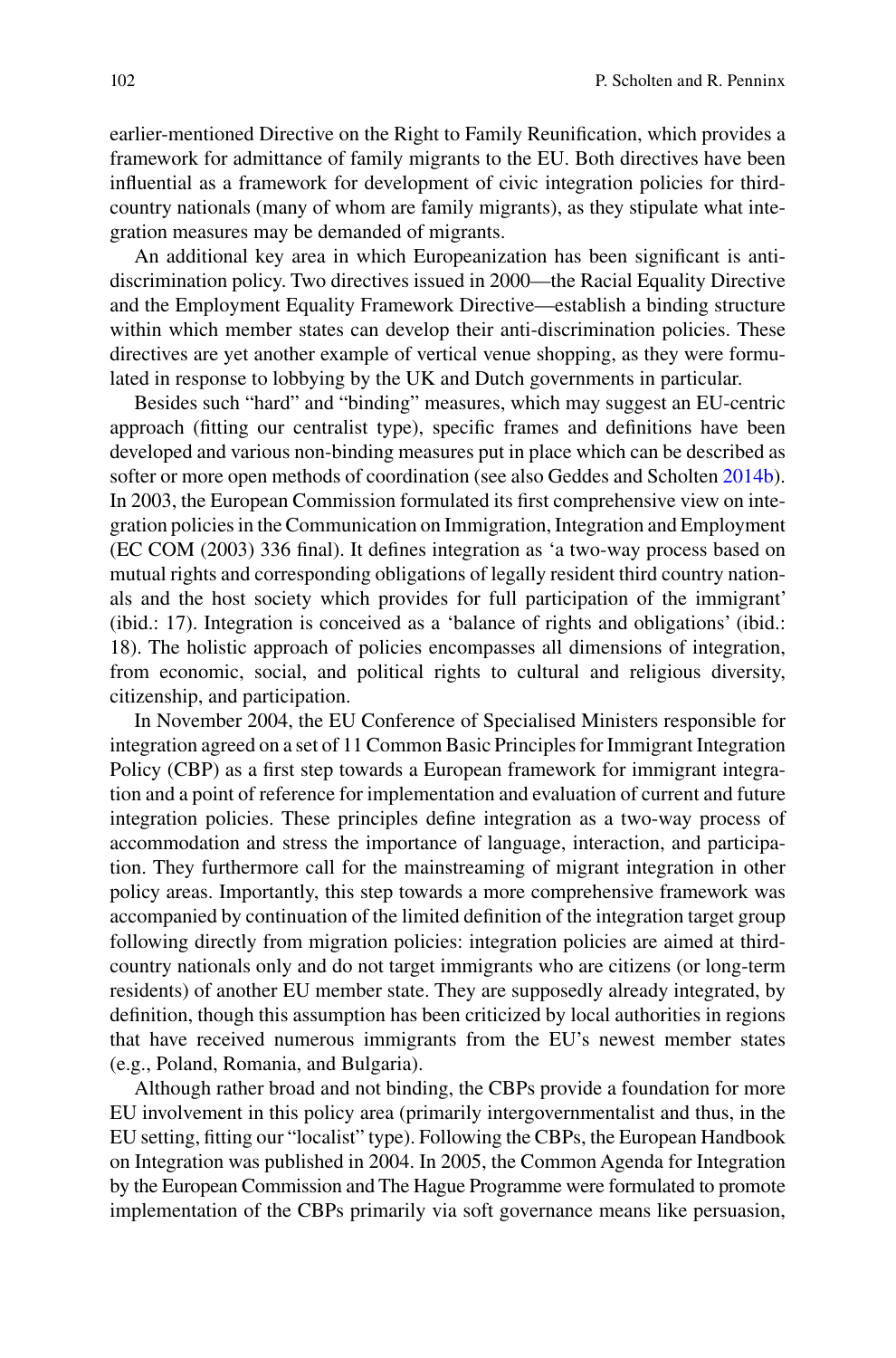networking, and exchange of best practices. In 2013 the Common Agenda for Integration was developed further into the European Agenda for the Integration of Third-Country Nationals, which stresses the importance of socioeconomic participation and the relevance of the local level in its promotion.

This evolving EU policy framework reflects the EU's distinctive internal organizational setting for integration policies. First, there is DG Freedom, Security and Justice (also responsible for migration policies), which targets particularly the early reception and integration of recent newcomers, of refugees and accepted asylum seekers, and also of third-country nationals until they have become long-term residents. It is in this particular part of EU policies that West European countries have increasingly "uploaded" their cultural integration requirements for new thirdcountry immigrants into EU integration policies (Goeman 2013). The second setting from which integration is promoted is DG Employment, Social Affairs and Equal Opportunities. Its programmes aim to promote social inclusion and cohesion. Its sizeable funding is—again—used quite extensively by local and regional authorities (and their policies) and by nongovernmental civil society partners at all levels. Equality and anti-discrimination are key concepts (for this reason the European Monitoring Centre on Racism and Xenophobia (EUMC) and its successor the Fundamental Rights Agency (FRA) were associated with this DG). Target groups include not only immigrants but also ethnic minorities and the disabled. Priority domains are equal access to and long-term integration in employment, education, housing, and health. The new Commission in place since autumn 2014 has complicated the picture even more: DG FSJ has been split into the DG Migration and Home Affairs (Immigration, Asylum, and Borders) and Justice and Consumers (Union Citizenship, Free Movement, Equality legislation, and Anti-discrimination).

 In the absence of a clear division of formal policy competencies in the area of migrant integration, the very incremental Europeanization of this area of policy has been based on two main resources: expertise and cities (see also Penninx 2015). Regarding the first, migration scholars from the Netherlands and USA played a key role in formulation of the CBPs (ibid.). Furthermore, the EU has used various funding schemes to mobilize comparative research on policy topics that it considers relevant. From 2003 to 2006, this involved, in particular, the Integration of Third-Country Nationals (INTI) Fund and from 2007 to 2013 the European Integration Fund. As Geddes and Scholten (2014b) observe, the initial objective was mainly to promote the horizontal exchange of relevant information, knowledge, and policy best practices. Gradually, with the formulation of the CBPs and the Common Agenda for Integration, these funding schemes have increasingly mobilized expertise to help substantiate the nascent EU policy framework. A clear example in this respect is the EU-sponsored Migrant Integration Policy Index (MIPEX). Though first established to promote comparison and exchange of best practices, the MIPEX has evolved into a tool for monitoring member states' compliance with EU integration principles, enabling "naming and shaming" of those that do not comply. In the context of our discussion of multilevel governance, this bears out the potentially strategic role that knowledge and expertise can play in multilevel governance, acting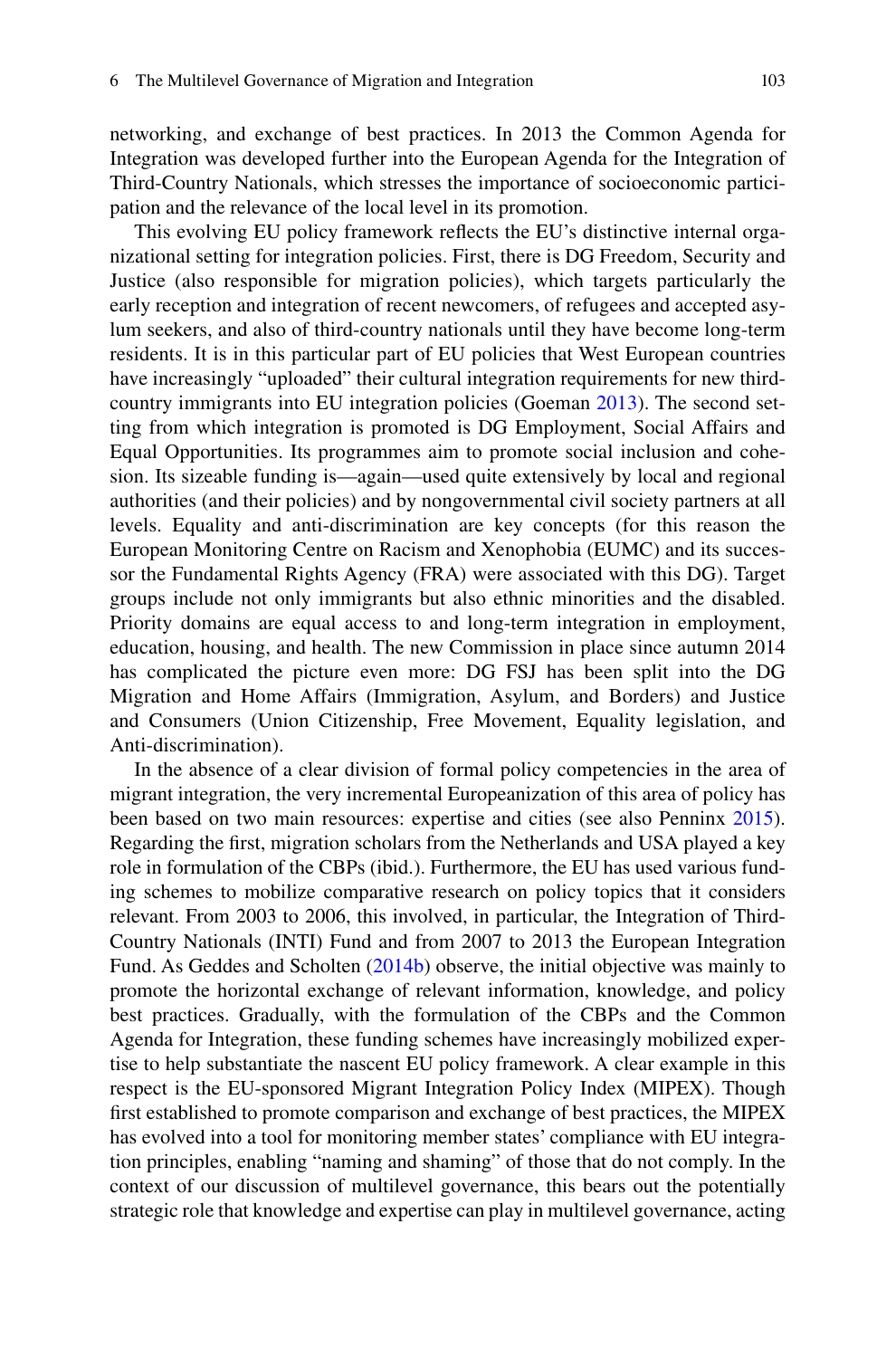in "soft" but sometimes impactful ways (open method of coordination), especially in the absence of more structural "vertical" relations between levels.

 Regarding the second EU resource deployed in this area, European programmes have sought to establish a strong relation between the EU and the city level. It is in these efforts that, according to our typology, we can distinguish the contours of an emerging multilevel governance framework. With various means, including some of the funding schemes mentioned above, the European Commission in particular has actively promoted various city networks on a European scale. These networks primarily involve cross-national horizontal forms of cooperation between cities, but with strong connections to the Commission. One example is the CLIP Network (Cities for Local Integration Policies), which since 2006 has brought together some 30 European cities in conferences to systematically exchange knowledge and experience regarding local integration policies.

 Integrating Cities is another network (also established in 2006) organized under the Eurocities' working group on migration and integration, a large network of some 140 major European cities. The Integrating Cities initiative includes a policy dialogue between Eurocities and the European Commission, a conference series, the Eurocities Charter on Integrating Cities, and other EU-funded projects.

 Another example is Intercultural Cities, which is a joint activity of the Council of Europe and the European Commission. It emerged from the 2008 White Paper on Intercultural Dialogue contributed by the Council of Europe to the European Year of Intercultural Dialogue that same year. Intercultural Cities advocates pluralistic city identities that respect diversity. The Intercultural Cities Programme was developed and first applied in 11 European pilot cities and has since evolved. It has developed the Intercultural Cities Index for cities to evaluate and develop their policies, and it organizes international conferences for cities to exchange experiences.

Other more specifically horizontal cooperation initiatives have been undertaken as well, such as the European Coalition of Cities against Racism (ECCAR), established in 2004 at the initiative of the United Nations Educational, Scientific and Cultural Organization (UNESCO). The aim of this coalition of cities is to share experiences in order to improve policies against racism, discrimination, and xenophobia. Some 104 municipalities from 22 European countries have joined the network and adopted its 10-point plan of action.

 Besides making a direct connection between the nascent European policy framework on migrant integration and the local level of government, thereby constructing the most distinct multilevel governance structures in this area today, the focus on the local level also feeds into the local turn in migrant integration policy described above. Horizontal exchanges of knowledge and best practices between cities, promoted by the EU, has increased cities' entrepreneurship in developing their own integration philosophies. In a number of cases such integration philosophies encompass relations with cities from which migrants originated, as Chap. [10](http://dx.doi.org/10.1007/978-3-319-21674-4_10) will show. One might interpret this as the "three-way process" proposed by the European Commission in its 2011 European Agenda for the Integration of Third-Country Nationals, but one should be aware that the local policy actors involved might have quite different intentions and motives.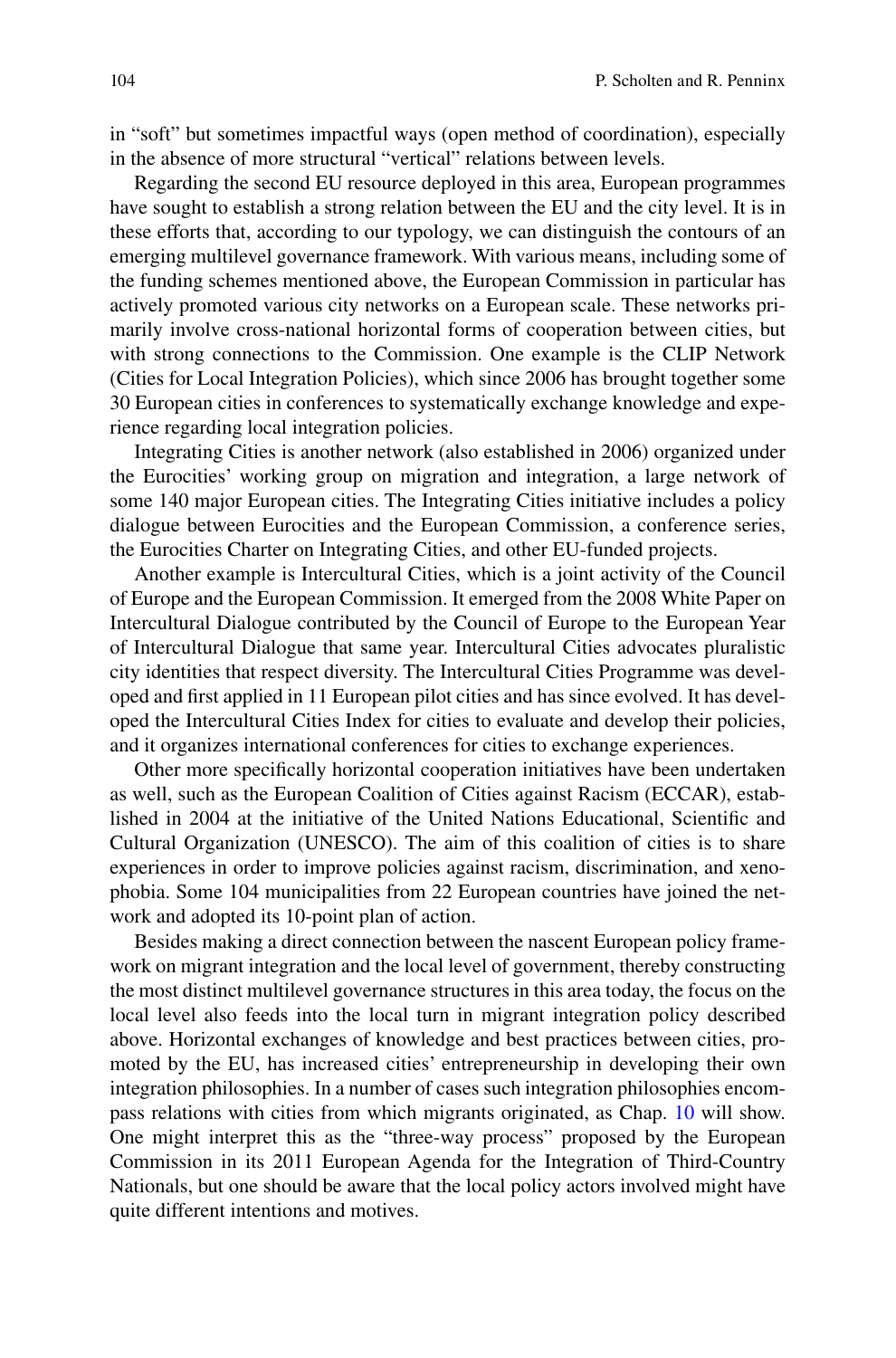#### **Conclusion**

 The analysis presented in this chapter shows that immigration and integration policies have not shifted unidirectionally upward. Rather, we observe a growing complexity of policies in both areas being formulated at various levels of government, including the EU and national levels as well as the local and in some cases also the regional level. We observe substantial fragmentation as well, imposing the risk of "layering"; that is, policies are being developed at different government layers without structural connections. We provided various examples of such "layering" leading to a decoupling of policies, resulting in potential policy contradictions and even conflicts between different levels. Regarding migration, we mentioned as one example the lack of acceptance of Roma as fully integrated EU citizens. As for integration, we mentioned the potential effect of national symbolic discourses on integration processes at the local level. Local governments may move to rectify such effects in order to prevent interethnic tensions within city boundaries. We also saw the tension that has arisen from the EU definition of integration being applicable only to thirdcountry nationals, as local and national governments have expressed a desire to integrate EU migrants into their host societies in a similar way.

 At the same time, various and increasingly effective efforts are being made to institutionalize vertical relations between different levels of government. Following our definition of multilevel governance—that it should involve real vertical structures for policy coordination—we believe that we can speak to some extent of a multilevel governance structure for migration that has come in existence in a rather long struggle between national and EU forces, though still in the absence of regional and local governmental agents. Even in the strongly Europeanized field of migration and asylum policies—where one would expect centralist policy relations—we observe that most policies have been developed in a strongly intergovernmental way. Rather than states losing control to Brussels, they are working together and institutionalizing their cooperation, particularly that aimed at better control over immigration flows. However, the coordinated multilevel governance structure described here pertains mainly to restrictiveness and control of migration. Efforts to establish a more comprehensive, proactive immigration policies, as envisaged and proposed by the European Commission, have failed.

 With regard to integration policies, partners' competencies at different levels are clearly different from those in the migration policy field, and there seems to be no dominant level. Local governmental agents have claimed and are acquiring a more prominent position in relation to their national governments, and the EU level seems to be playing a mediating role. Relations across levels have intensified over the past decade, and they are both horizontal and vertical, top-down and bottom up. Some countries are developing vertical structures between the national and local levels, such as localized policy measures and joint integration conferences. At the same time, some countries are transferring their strict integration policies to the European level. Cities are applying pressure on their national governments to support local integration policies, and they are "venue shopping" at the EU level. An intriguing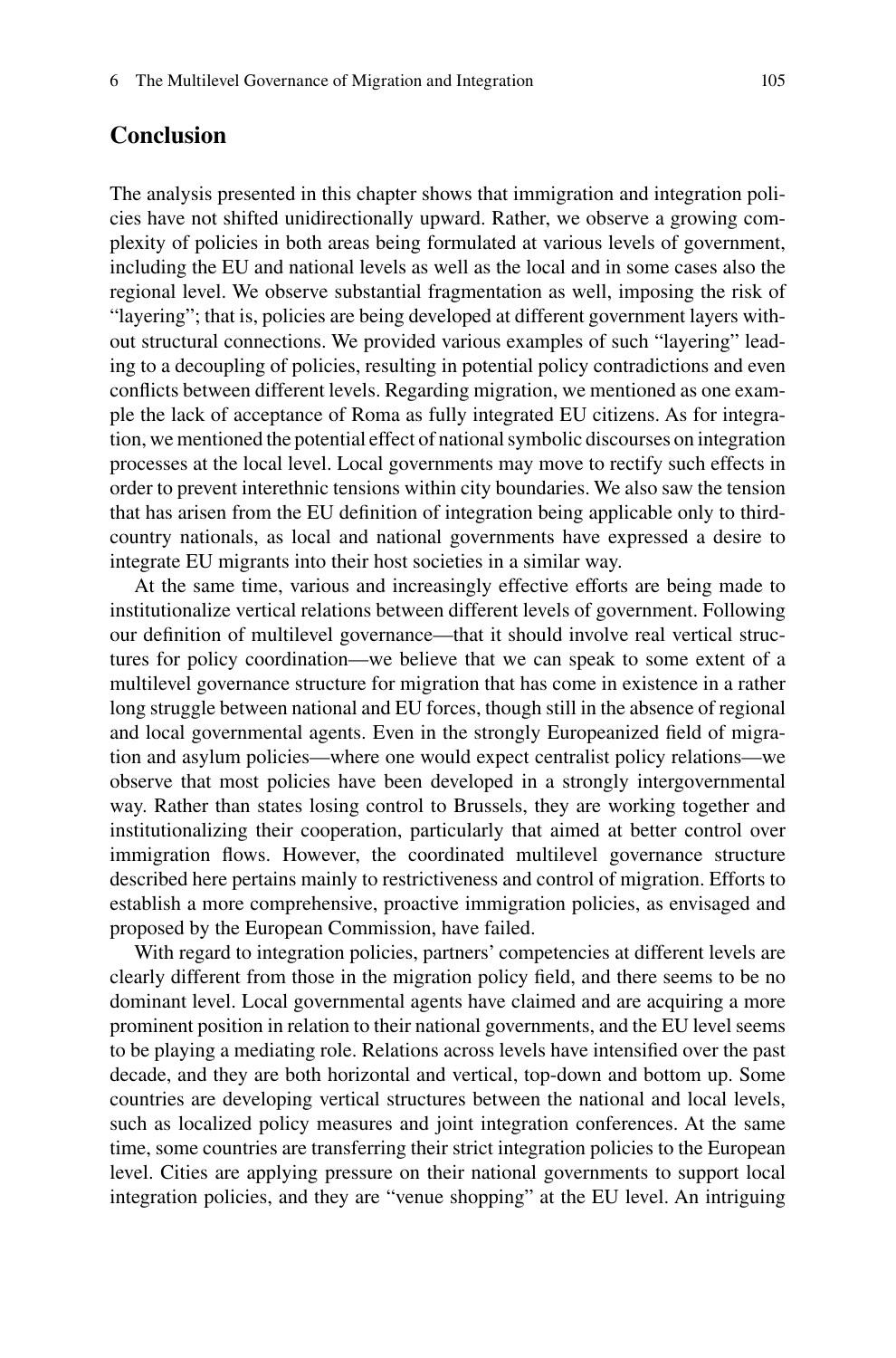<span id="page-16-0"></span>direct relationship has developed between the European Commission and city networks on a cross-European scale. All of this is recent and difficult to evaluate, but in view of the absence of clearly centralist and localist dominance in this process, the result could be a multilevel governance structure that, more than in the field of migration, includes nongovernmental partners in the process.

A final observation on the state-of-the-art of the study of multilevel governance as surveyed in this chapter is that so far multilevel governance has been framed, by definition, as an EU-internal phenomenon—that is, it includes only levels and actors within the EU as relevant components. What has been called the "external dimension" of immigration and integration policymaking—that is, relations, negotiations, and agreements with countries of origin of migrants and with international organizations and institutions in the field of international migration and development does not have a place in this frame (yet). Consequently, the EU's (re-)definition of integration as a three-way process does not resonate in studies of the multilevel governance of migration and integration. The concluding chapter of this book comes back to this external dimension of EU policymaking and its relevance for both immigration and integration policies.

**Open Access** This chapter is distributed under the terms of the Creative Commons Attribution Noncommercial License, which permits any noncommercial use, distribution, and reproduction in any medium, provided the original author(s) and source are credited.

#### **References**

- Alexander, M. (2003). Local policies toward migrants as an expression of host-stranger relations: A proposed typology. *Journal of Ethnic and Migration Studies, 29* (3), 411–430.
- Alexander, M. (2007). *Cities and labour immigration: Comparing policy responses in Amsterdam,*  Paris, Rome and Tel Aviv. Aldershot: Ashgate.
- Bertossi, C. (2011). National models of integration in Europe: A comparative and critical analysis. *American Behavioral Scientist, 55* (12), 1561–1580.
- Bertossi, C., Duyvendak, W. G. J., & Scholten, P. (2015). The coproduction of national models of integration: A view from France and the Netherlands. In P. Scholten (Ed.), *Research-policy dialogues on migrant integration in Europe* . IMISCOE Research. Dordrecht: Springer.
- Bommes, M. (2010). Migration research in Germany: The emergence of a generalised research fi eld. In D. Thränhardt & M. Bommes (Eds.), *National paradigms of migration research* (pp. 127–186). Osnabruck: V & R Unipress, Universitätsverlag Osnabrück.
- Bommes, M., & Thränhardt, D. (2010). Introduction: National paradigms of migration research. In D. Thränhardt & M. Bommes (Eds.), *National paradigms of migration research* (pp. 9–40). Osnabruck: V & R Unipress, Universitätsverlag Osnabrück.
- Borkert, M., & Bosswick, W. (2007). *Migration policy-making in Germany: Between national reluctance and local pragmatism?* IMISCOE working paper 20. Amsterdam: IMISCOE.
- Bousetta, H. (2000). Political dynamics in the city: Three case studies. In S. Body-Gendrot & M. Martiniello (Eds.), *Minorities in European cities: The dynamics of social integration and social exclusion at the neighborhood level* (pp. 129–144). London: Macmillan.
- Brubaker, R. (1992). *Citizenship and nationhood in France and Germany* . Cambridge, MA: Harvard University Press.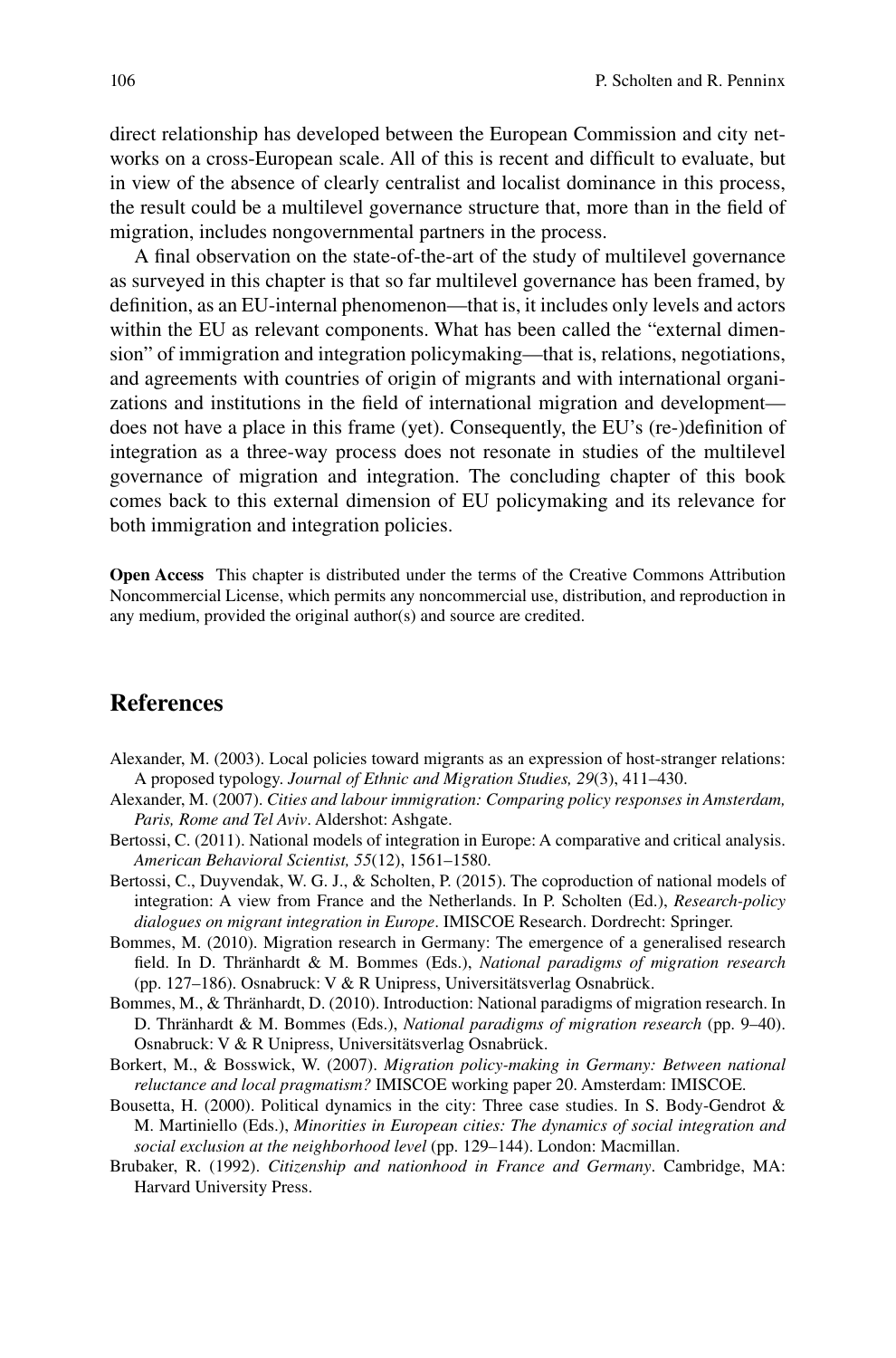- <span id="page-17-0"></span> Caponio, T., & Borkert, M. (2010). *The local dimension of migration policymaking* . IMISCOE reports. Amsterdam: Amsterdam University Press.
- Chauvin, S., & Garcés-Mascareñas, B. (2012). Beyond informal citizenship: The moral economy of migrant illegality. *International Political Sociology, 6* (3), 241–259.
- Collett, L., & Gidley, B. (2013). *Attitudes toward migrants, communication and local leadership: Transnational report* . Oxford: COMPAS.
- Entzinger, H., & Scholten, P. (2014). Models of immigrant integration? Between national and local integration policies. In M. Martiniello & J. Rath (Eds.), *An introduction to immigrant incorporation studies: European perspectives* (IMISCOE textbooks). Amsterdam: Amsterdam University Press.
- Favell, A. (2005). Integration nations: The nation-state and research on immigrants in Western Europe. In M. Bommes & E. Morawska (Eds.), *International migration research: Constructions, omissions and the promises of interdisciplinarity* . Aldershot: Ashgate.
- Garbaye, R. (2005). *Getting into local power: The politics of ethnic minorities in British and French cities* . Oxford: Blackwell.
- Geddes, A., & Scholten, P. (2014a). *Politics of immigration and migration* . London: Sage.
- Geddes, A., & Scholten, P. (2014b). Policy analysis and Europeanization: An analysis of EU migrant integration policymaking. *Journal of Comparative Policy Analysis: Research and Practice* . doi[:10.1080/13876988.2013.849849.](http://dx.doi.org/10.1080/13876988.2013.849849)
- Goeman, H. (2013). *Integrating integration: The constitution of a EU policy domain on migrant*  integration. Ph.D. thesis, Free University of Brussels.
- Guiraudon, V. (1997). *'Policy change behind gilded doors: Explaining the evolution of aliens' rights in France, Germany and the Netherlands, 1974–94* '. Ph.D. thesis, Harvard University, Cambridge, MA.
- Ireland, P. (1994). *The policy challenge of ethnic diversity: Immigrant policies in France and Switzerland* . Cambridge, MA: Harvard University Press.
- Joppke, C. (2007). Beyond national models: Civic integration policies for immigrants in Western Europe. *West European Politics*, 30(1), 1–22.
- Joppke, C., & Morawska, E. T. (Eds.). (2003). *Toward assimilation and citizenship: Immigrants in liberal nation-states* . Basingstoke: Palgrave Macmillan.
- Jørgensen, M. B. (2012). The diverging logics of integration policy making at national and city level. *International Migration Review, 46* (1), 244–278.
- Mahnig, H. (2004). The politics of minority-majority relations: How immigrant policies developed in Paris, Berlin and Zurich. In P. Penninx, K. Kraal, M. Martiniello, & S. Vertovec (Eds.), *Citizenship in European cities: Immigrants, local politics and integration policies* (pp. 17–37). Farnham: Ashgate.
- Moravcsik, A. (2013). *The choice for Europe: Social purpose and state power from Messina to Maastricht* . London/New York: Routledge.
- Penninx, R. (2009). *Decentralising integration policies: Managing migration in cities, regions and localities* . Policy network paper November. London: Policy Network.
- Penninx, R. (2015). European cities in search of knowledge for their integration policies. In P. Scholten et al. (Eds.), *Research-policy dialogues on migrant integration in Europe* . IMISCOE research. Dordrecht: Springer.
- Penninx, R., Kraal, K., Martiniello, M., & Vertovec, S. (2004). *Citizenship in European cities: Immigrants, local politics and integration policies* . Farnham: Ashgate.
- Poppelaars, C., & Scholten, P. (2008). Two worlds apart: The divergence of national and local immigrant policies in the Netherlands. *Administration & Society*, 40(4), 335–357.
- Sassen, S. (1999). *Guests and aliens* . New York: New Press.
- Scholten, P. (2011). *Framing immigrant integration: Dutch research-policy dialogues in comparative perspective* . IMISCOE research. Amsterdam: Amsterdam University Press.
- Scholten, P. (2013). Agenda dynamics and the multilevel governance of migrant integration: The case of Dutch migrant integration policies. *Policy Sciences, 46* , 217–236.